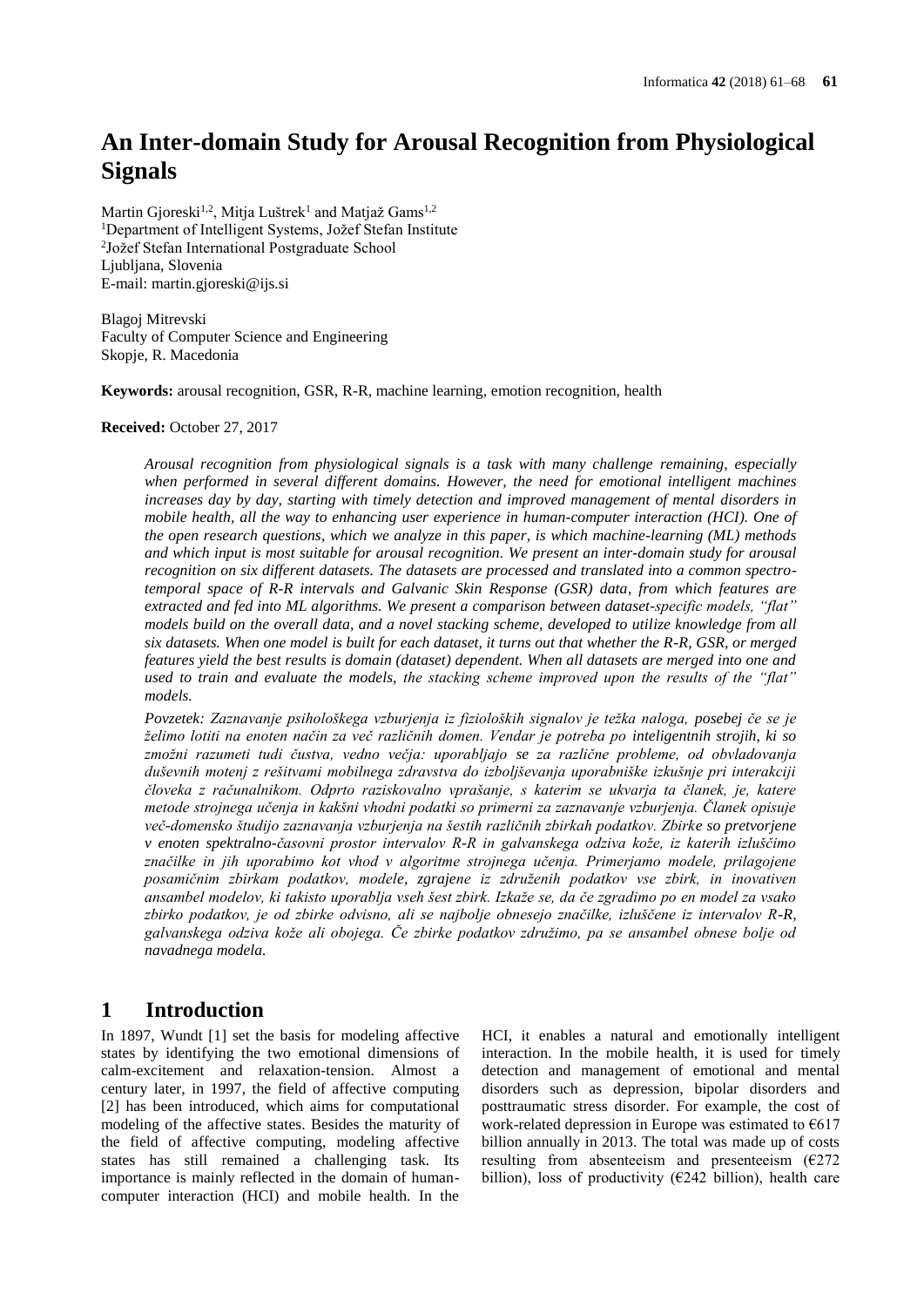costs of €63 billion and social welfare costs in the form of disability benefit payments  $(639 \text{ billion})$  [\[3\].](#page-6-2)

Affective states are complex states that results in psychological and physiological changes that influence behaving and thinking [\[5\].](#page-6-3) These psycho-physiological changes can be captured by a wearable device equipped with galvanic skin response (GSR – measures sweating rate), Electrocardiography (ECG – measures heart electrical activity) or blood volume pulse (BVP – measures cardiovascular dynamics) sensors. For example, the affective state of excitement usually initiates changes in heartbeat, breathing, sweating, and muscle tension, which can be captured using wearable sensors.

There are several approaches for modeling emotions, including discrete, continuous, and appraisal-driven approach. For the apprise-driven approach, context information is needed to model people's relationship to the environment that elicits their emotional response [\[4\].](#page-6-4) However, in computer science studies, the required context information is usually not available. In the discrete approach, the affect (emotion) is represented as discrete and distinct state, i.e., anger, fear, sadness, happiness, boredom, disgust and neutral. In the continuous approach, the emotions are represented in 2D (see [Figure 1\)](#page-1-0) or 3D space of activeness, valance and dominance [\[5\].](#page-6-3) Unlike the discrete approach, this model does not suffer from vague definitions and fuzzy boundaries, and has been widely used in affective studies [\[6\]](#page-6-5) [\[7\]](#page-6-6) [\[8\].](#page-6-7) The use of the same annotating model allows for an inter-study analysis.<br>Arousal



<span id="page-1-0"></span>Figure 1: Circumplex model of affect. The model maps affective states in a 2D space of Arousal and Valence [\[5\].](#page-6-3)

In this study we examine arousal recognition from GSR and heart–related physiological data, captured via: chest-worn ECG and GSR sensors, finger-worn BVP sensor, and wrist-worn GSR sensor BVP sensor. The data belongs to six publicly available datasets for affect recognition, in which there are 191 different subjects (70 females) and nearly 150 hours of arousal-labelled data. All of this introduces the problem of inter-domain learning, to which ML techniques are sensitive. To overcome this problem, we propose a preprocessing technique and a novel ML stacking scheme. The preprocessing technique translates the datasets into a common spectro-temporal space of R-R and GSR data.

After the preprocessing, R-R and GSR features are extracted, which can be fed into ML algorithms to build models for arousal recognition. The novel ML stacking scheme builds dataset-specific ML models and uses a meta-learner to build general models.

The novelties of this study are:

- (1) First study in affect recognition that analyzes data from six different datasets (see Section 3 [Data\)](#page-2-0).
- (2) Methodology for translating physiological data into a common spectro-temporal space of R-R and GSR data (see Section 4.1 [Pre-processing](#page-2-1)  [and feature extraction\)](#page-2-1).
- (3) Novel ML stacking scheme that generalizes from dataset-specific to general ML model for arousal recognition (see Section 4.2 [Machine](#page-4-0)  [learning\)](#page-4-0).

# **2 Related work**

Affect recognition is an established computer-science field, but one with many remaining challenges. Many studies confirmed that affect recognition can be performed using speech analysis [\[10\],](#page-6-8) video analysis [\[11\],](#page-6-9) or physiological sensors in combination with ML [\[12\].](#page-6-10) The majority of the methods that use physiological signals use data from ECG, electroencephalogram (EEG), functional magnetic resonance imaging (fMRI), GSR, electrooculography (EOG) and/or BVP sensors.

In general, the methods based on EEG data outperform the methods based on other data [\[6\]](#page-6-5) [\[7\],](#page-6-6) probably due to the fact the EEG provides a more direct channel to one's mind. However, even though EEG achieves the best results, it is not applicable in normal everyday life. In contrast, affect recognition from R-R intervals or GSR data, is much more unobtrusive since this data can be extracted from ECG sensors, BVP sensors, or GSR sensors, most of which can be found in a wrist device (e.g., Empatica [\[13\]](#page-6-11) and Microsoft Band [\[14\]\)](#page-6-12). Our methodology is tailored towards this type of data.

Regarding the typical ML approaches for affect recognition, Iacoviello et al. have combined discrete wavelet transformation, principal component analysis and support vector machine (SVM) to build a hybrid classification framework using EEG [\[15\].](#page-6-13) Khezri et al. used EEG combined with GSR to recognize six basic emotions via K-nearest neighbors (KNN) classifiers [\[16\].](#page-6-14) Mehmood and Lee used independent component analysis to extract emotional indicators from EEG, EMG, GSR, ECG and effective refractory period (ERP) [\[17\].](#page-6-15) Mikuckas et al. [\[18\]](#page-6-16) presented a HCI system for emotional state recognition that uses spectro-temporal analysis only on R-R signals. More specifically, they focused on recognizing stressful states by means of the heart rate variability (HRV) analysis.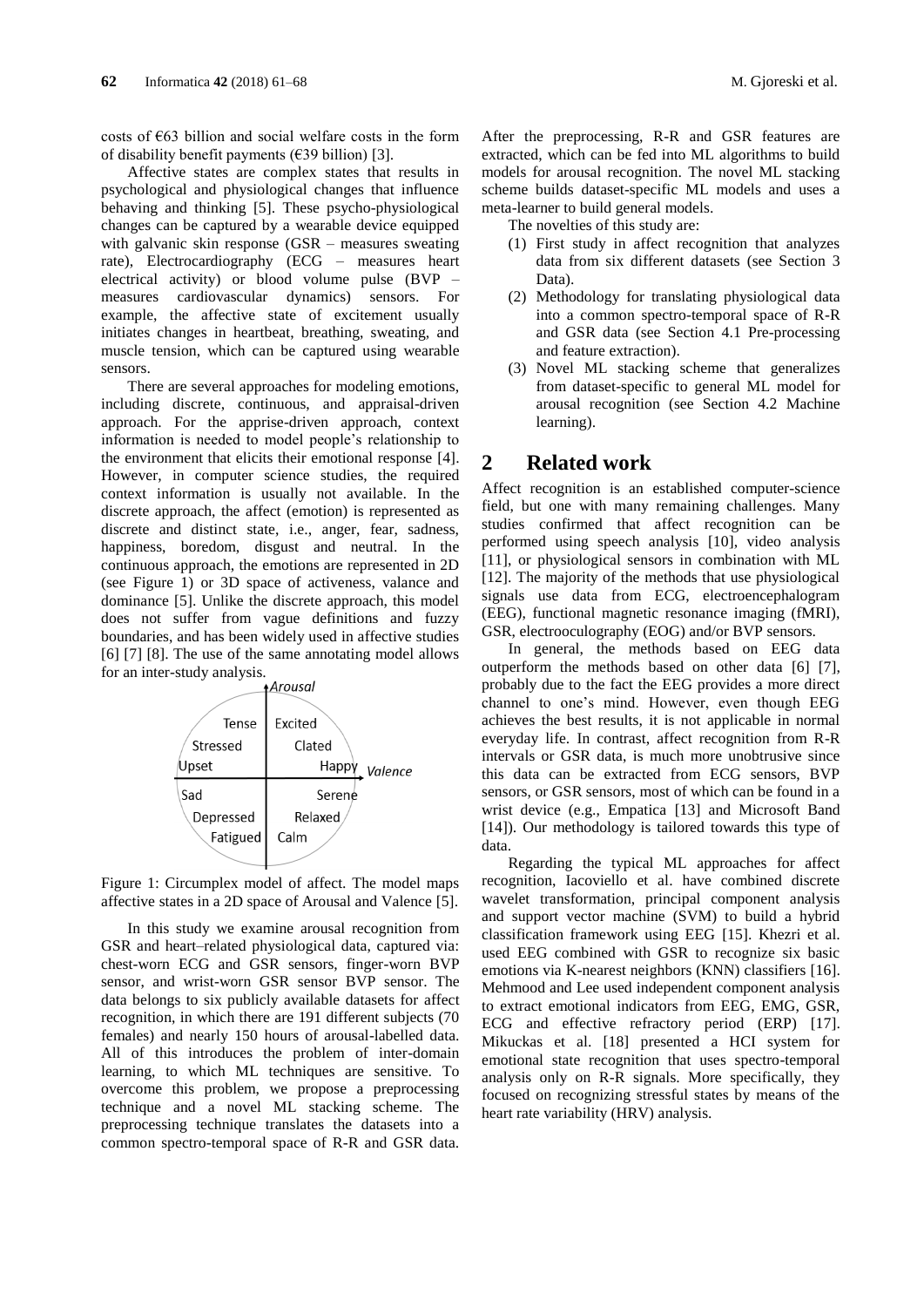|                |                 |                |          |               | <b>Duration per</b> |               |             |  |
|----------------|-----------------|----------------|----------|---------------|---------------------|---------------|-------------|--|
| <b>Dataset</b> | <b>Subjects</b> | <b>Females</b> | Mean age | <b>Trials</b> | trial [s]           | subject [min] | dataset [h] |  |
| Ascertain      | 58              | 21             | 31       | 36            | 80                  | 48.0          | 46.4        |  |
| <b>DEAP</b>    | 32              | 16             | 26.9     | 40            | 60                  | 40.0          | 21.3        |  |
| <b>Driving</b> | 10              | 3              | 35.6     |               | 1800                | 30.0          | 5.0         |  |
| Cognitive      | 21              | 0              | 28       | 2             | 2400                | 80.0          | 28.0        |  |
| <b>Mahnob</b>  | 30              | 17             | 26       | 40            | 80                  | 53.3          | 26.7        |  |
| <b>Amigos</b>  | 40              | 13             | 28       | 16            | 86                  | 22.9          | 15.3        |  |
| Overall        | 191             | 70             | 29.25    | 135           | 884.0               | 251.3         | 142.7       |  |

Table 1: Experimental data summary [\[39\].](#page-7-0)

Regarding the more advanced ML approaches, Yin et al. [\[20\]](#page-6-17) used an ensemble of deep classifiers for recognizing affective states using EEG, electromyography (EMG), ECG, GSR, and EOG. Using the same data, Verma et al. [\[19\]](#page-6-18) developed an ensemble of shallow classifiers. Similarly, Kuncheva et al. [\[21\]](#page-6-19) introduced AMBER - Advanced Multi-modal Biometric Emotion Recognition approach which uses data from EEG, EDA and HR sensor.

In contrast with the related work, which analyzes only one dataset, we perform experiments with six different datasets (domains), we analyze which ML algorithms in combination with which data type (either R-R intervals or GSR) yields best performance across all six different dataset for arousal recognition, and we propose a novel stacking method for learning from all six different domains. Finally, the work presented here is related to our previous conference paper [\[39\].](#page-7-0) Here we present more details regarding the data pre-processing and feature extraction, we present the novel stacking scheme and new experimental results.

# <span id="page-2-0"></span>**3 Data**

The data belongs to six publicly available datasets for affect recognition: Ascertain [\[6\],](#page-6-5) Deap [\[7\],](#page-6-6) Driving workload dataset [\[26\],](#page-7-1) Cognitive load dataset [\[27\],](#page-7-2) Mahnob [\[29\],](#page-7-3) and Amigos [\[30\].](#page-7-4) Overall, nearly 150 hours of arousal-labelled data that belong to 191 subjects. Table 1 presents the data summary, which contains: number of subjects per dataset, the mean age, number of trials per subject, mean duration of each trial, duration of  $data per subject – in seconds, and overall duration.$ 

Our goal was to recognize the arouse. Four datasets, Ascertain, Deap, Mahnob and Amigos, were already labelled with the subjective arousal level. One difference between these datasets was the arousal scale used for annotating. For example, the Ascertain dataset used a 7 point arousal scale, whereas the Deap dataset used a 9 point arousal scale (1 is very low, and 9 is very high, and the mean value is 5). Since the problem of arousal recognition is difficult, we decided to formulate it as a binary classification problem. From both scales, we thus split the labels in two classes using the mean value with respect the original scales. This is the same split used in the original studies. A similar step was performed for the Mahnob dataset.

Two datasets, Driving workload and Cognitive load, did not contain labels for subjective arousal level. The Driving workload dataset was labelled with subjective ratings for a workload during a driving session. For this dataset, we presume that increased workload corresponds to increased arousal. Thus, we used the workload ratings as arousal ratings. The threshold for high arousal was put on 50%. Similarly, the Cognitive load dataset was labelled for subjective stress level during stress inducing cognitive load tasks (mathematical equations). The subjective scale was from 0 to 4 (no stress, low, medium and high stress). We put the threshold for high arousal on 2 (medium stress).

# **4 Methods**

### <span id="page-2-1"></span>**4.1 Pre-processing and feature extraction**

### **4.1.1 R-R data**

The preprocessing is essential, since it allows merging of the six different datasets. For the heart-related data, it translates the physiological signals (ECG or BVP) to R-R intervals and performs temporal and spectral analysis. First, a peak detection algorithm is applied to detect the R-R peaks. [Figure 2](#page-3-0) presents an example for ECG signal and the detected R-R peaks. On the x-axis is the sample of the data window, on the y-axis is the output of the ECG sensor (voltage) and the detected peaks are marked with red.

Next, is temporal analysis, i.e., calculating the time distance between the detected peaks. Once the R-R intervals are detected they can be analyzed as a time series. [Figure 3](#page-3-1) is an example of an R-R time series. On the y-axis is the duration of the R-R interval, and on the x-axis is the time (in seconds) in which the R-R interval has occurred.

After the detection of R-R intervals, the R-R signal is processed. First, each R-R signal is filtered using a median filter which removes the R-R intervals that are outside of the interval [0.7\*median, 1.3\*median]. These parameters were determined experimentally.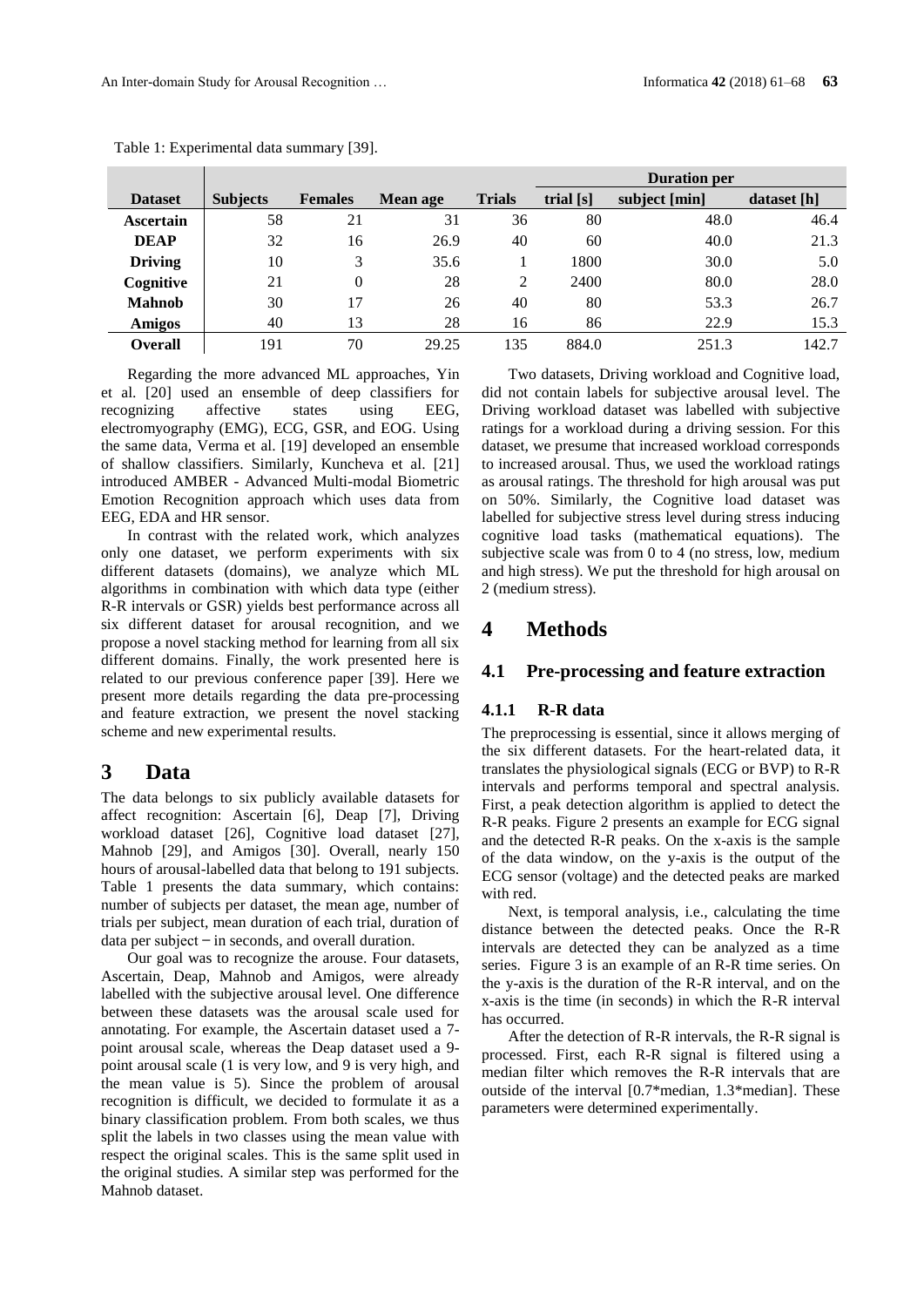

<span id="page-3-0"></span>Figure 2: ECG signal and detected R-R peaks (red color). ASCERTAIN dataset t, Subject 1, Video 29 [6].



<span id="page-3-1"></span>Figure 3: Example R-R signal as a time-series. ASCERTAIN dataset, Subject 1, Video 29 [6].

After the median filter, person specific winsorization is performed with the threshold parameter of 3 to remove outlier R-R intervals. From the filtered R-R signals, periodogram is calculated using the Lomb-Scargle algorithm [\[9\].](#page-6-20) The Lomb-Scargle algorithm allows efficient computation of a Fourier-like power spectrum estimator from unequally spaced data (as are the R-R intervals). [Figure 4](#page-3-2) presents an example Lomb-Scargle periodogram. The red color represent the low frequencies and the yellow color represents the high frequencies.

Finally, based on the related work [\[36\],](#page-7-5) the following HRV features were calculated from the time and spectral representation of the R-R signals: the mean heart rate (meanHR), the mean of the R-R intervals (meanRR), the standard deviation of the R-R intervals (sdnn), the standard deviation of the differences between adjacent R-R intervals (sdsd), the square root of the mean of the squares of the successive differences between adjacent R-R intervals (rmssd), the percentage of the differences between adjacent R-R intervals that are greater than 20 ms, the percentage of the differences between adjacent R-R intervals that are greater than 50 ms, Poincaré plot indicies (SD1 and SD2), total spectral power of all R-R samples in power between 0.003 and 0.04 Hz (lf - low frequencies), between  $0.15$  and  $0.4$  Hz (hf – high frequencies), and the ratio of low to high frequency power.

### **4.1.2 GSR data**

To merge the GSR data from the six datasets, several problems were addressed. Each dataset is recorded with



<span id="page-3-2"></span>Figure 4: Normalized Lomb-Scargle periodogram calculated from R-R signal. ASCERTAIN dataset, Subject 1, Video 29 [6].



<span id="page-3-3"></span>Figure 5: Filtered GSR signal. ASCERTAIN dataset, person 1, Clip [1 \[6\].](#page-6-5)



<span id="page-3-4"></span>Figure 6: GSR signal decomposition (green – tonic driver, slow acting component; red – GSR responses, fast acting component). ASCERTAIN dataset, person 1, Clip 1 [\[6\].](#page-6-5)

different GSR hardware, thus the data can be presented in different units and different scales. To address this problem, each GSR signal was converted to µS (micro Siemens). Next, the GSR signal was filtered using a lowpass filter with a cut-off frequency of 1 Hz. [Figure 5](#page-3-3) presents an example filtered GSR signal. To address the inter-participant variability of the signal, person-specific min-max normalization was performed, i.e., each signal was scaled to [0, 1] using person specific winsorized minimum and maximum values. The winsorization parameter was set to 3.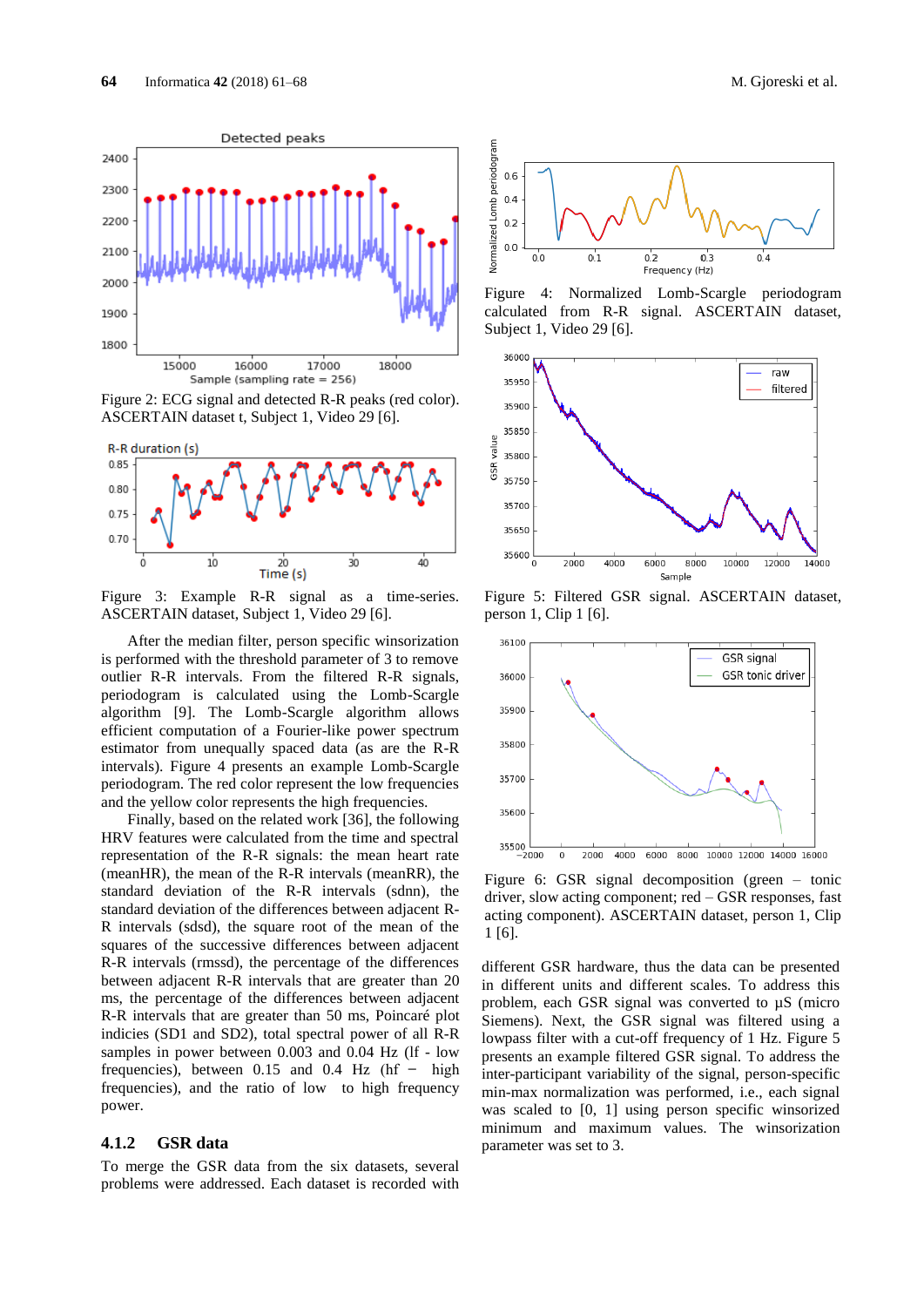

Figure 7: The novel stacking scheme for training a meta-learner that utilizes knowledge from all six datasets.

Finally, the fast acting component (GSR responses) and the slow acting component (tonic component) were determined in the signal using the "peakutils.baseline" function from the Python's PeakUtils library. The function is used with the default parameters. It iteratively performs a polynomial fitting in the data to detect its baseline. For example, in [Figure 6,](#page-3-4) the GSR responses are marked with red and the tonic component (baseline) is marked with green. Based on the related work [\[30\],](#page-7-4) the preprocessed GSR signal was used to calculate GSR features: mean, standard deviation, 1<sup>st</sup> and 3<sup>rd</sup> quartile  $(25<sup>th</sup>$  and  $75<sup>th</sup>$  percentile), quartile deviation, derivative of the signal, sum of the signal, number of responses in the signal, rate of responses in the signal, sum of the responses, sum of positive derivative, proportion of positive derivative, derivative of the tonic component of the signal, difference between the tonic component and the overall signal.

#### <span id="page-4-0"></span>**4.2 Machine learning**

#### **4.2.1 Flat machine learning**

After the feature extraction, the data is in a format which can be input for typical ML algorithms. Models were built using seven different ML algorithms: Random Forest, Support Vector Machine, Gradient Boosting Classifier, AdaBoost Classifier (with a Decision Tree as a base classifier), KNN Classifier, Gaussian Naive Bayes and Decision Tree Classifier. The algorithms were used as implemented in the Scikitlearn, the Python ML library [\[37\].](#page-7-6) For each algorithm, a randomized search on hyper parameters was performed on the training data using 2 fold cross-validation.

# <span id="page-4-1"></span>**4.2.2 Stacking**

The novel stacking scheme, depicted in Figure 7, was designed to train a meta-learner which would utilize the knowledge from all six datasets. In the example scenario, we used the 7 ML algorithms mentioned in the previous section. Thus, there are 42 base models (6 datasets x 7 ML algorithms). The outputs of the base models, which are probabilities for the class "high arousal", are used as input to a meta-learner. The meta-learner can be any ML algorithm previously mentioned. We experimentally

chose Random Forest to be our meta-learner. The metalearner is trained using a 10 fold-cross validation on the training data. That is, the base learners are trained on 90% of the data, then predictions are provided on the rest 10% of the data, and this procedure is repeated ten times. Finally, the meta-learner is trained on the cross-validated predictions of the base learners. In the test phase, the test instances are provided as input to all of the 42 base models, their output is summed up in a 42 dimensional vector (in Figure 7 marked as  $p_{11}$ ,  $p_{12}$ , ..., $p_{67}$  – six datasets and seven base models) as input to the meta-learner, which provides the final prediction for the test instance.

# **5 Experimental results**

Two types of experiments were performed: dataset specific experiments, and experiments with merged datasets. The dataset-specific experiments were used to identify the ML algorithm and the input that would yield the best performance per dataset.

The experiments on the merged datasets were used to build general, dataset-independent ML models. This evaluation simulates a scenario where the source (dataset) is unknown, i.e., we do not know whether the subject is watching an affective video (e.g., the DEAP dataset), is driving a car (e.g., the Driving workload dataset) or he/she is working on a cognitive demanding task (e.g., the cognitive load dataset).

The evaluation was performed using trial-specific 10-fold cross-validation, i.e., the data segments that belong to one trial (e.g., one affective stimuli), can either belong only to the training set or only to the test set, thus there was no overlapping between the training and test data.

# **5.1 Dataset specific**

The results for the dataset-specific experiments are presented in Table 2. The first column represents the ML algorithm, the second column represents the features used as input to the algorithm (R-R, GSR or Merged - M) and the rest of the columns represent the dataset which is used for training and evaluation using the trial-dependent 10-fold cross-validation. We report the mean accuracy  $\pm$ the standard evaluation for the 10 folds. For each dataset, the best performing model(s) is (are) marked with green.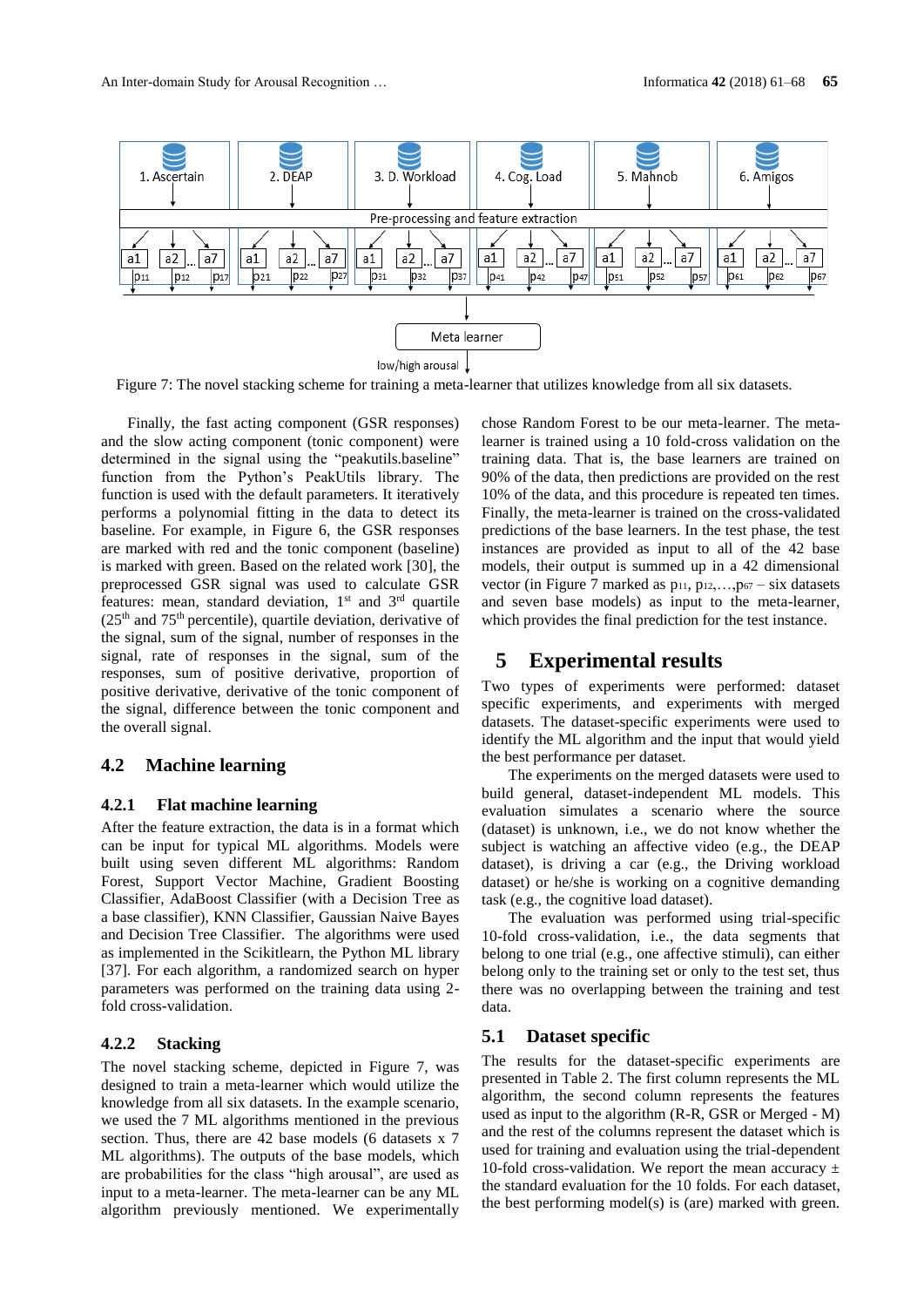

<span id="page-5-0"></span>Figure 8: Accuracy of the meta-learner and the "flat" approaches for the merged-datasets experiments.

For example, on the Ascertain and the Driving workload dataset, the best performing algorithm is the SVM, on the Deap dataset, the best performing algorithm is the RF, on the Cognitive Load and the Mahnob datasets, the best performing is the NB, and on the Amigos dataset, the best performing is the AdaBoost algorithm.

When we compare which input (R-R features, GSR features or Merged-M) provide better accuracy, on two datasets, the Asceratin and the Driving workload, the results are the same, on the Deap dataset, the R-R features provide better results, on the Cognitive Load dataset, the highest accuracy is achieved both for the

GSR and the Merged features, on the Mahnob dataset, the GSR features provide best accuracy and on the Amigos dataset, the Merged features.

Regarding the majority class, the biggest accuracy improvement was achieved for the Cognitive load dataset, which is an improvement of 9 percentage points. For the two datasets, the Deap and the Amigos, the improvement was 2-3 percentage points, and for the three datasets, the Ascertain, the Driving workload and the Mahnob, the best performing models were as good as the majority classifier.

#### **5.2 Merged datasets**

In the dataset-specific experiments, none of the algorithms yielded best performance (compared to the rest of the algorithms) over all datasets, thus there was no experimental hint about which algorithm would be able to generalize over all datasets. For that reason, we came up with the stacking approach, where a meta-learner learns how to combine the output of all of the algorithms trained on the different datasets. The details are presented in section 4.2. [Stacking.](#page-4-1) The input to the algorithms was the merged feature set, i.e., R-R and GSR features.

We compared the meta-learning approach to a simple approach where the "flat" ML algorithms are trained on all datasets merged. The evaluation is performed using the same trial-specific 10-fold crossvalidation. The results are presented in [Figure 8.](#page-5-0) It can be seen that all of the "flat" algorithms achieved an accuracy bellow or equal to 60%. The meta-learning approach slightly improved the results by achieving an

Table 2: Dataset-specific experimental results. Mean accuracy  $\pm$  stdDev for trial-specific 10-fold cross validation. The best performing models per dataset are marked with green [\[39\].](#page-7-0)

| <b>Algorithm</b> | <b>Features</b> | <b>Dataset</b>   |                  |                  |                  |                  |                  |  |  |  |
|------------------|-----------------|------------------|------------------|------------------|------------------|------------------|------------------|--|--|--|
|                  |                 | <b>Ascertain</b> | <b>Deap</b>      | D. Workload      | Cog. Load        | <b>Mahnob</b>    | Amigos           |  |  |  |
| <b>RF</b>        | $R-R$           | $0.655 \pm 0.07$ | $0.556 \pm 0.03$ | $0.785 \pm 0.24$ | $0.739 \pm 0.13$ | $0.580 \pm 0.11$ | $0.536 \pm 0.06$ |  |  |  |
|                  | <b>GSR</b>      | $0.638 \pm 0.06$ | $0.503 \pm 0.04$ | $0.780 \pm 0.24$ | $0.763 \pm 0.12$ | $0.611 \pm 0.07$ | $0.473 \pm 0.11$ |  |  |  |
|                  | M               | $0.653 \pm 0.05$ | $0.540 \pm 0.04$ | $0.785 \pm 0.25$ | $0.755 \pm 0.13$ | $0.611 \pm 0.10$ | $0.559 \pm 0.10$ |  |  |  |
| <b>SVM</b>       | $R-R$           | $0.664 \pm 0.07$ | $0.536 \pm 0.05$ | $0.795 \pm 0.26$ | $0.717 \pm 0.21$ | $0.623 \pm 0.15$ | $0.521 \pm 0.24$ |  |  |  |
|                  | <b>GSR</b>      | $0.664 \pm 0.07$ | $0.525 \pm 0.05$ | $0.795 \pm 0.26$ | $0.712 \pm 0.20$ | $0.588 \pm 0.10$ | $0.470 \pm 0.12$ |  |  |  |
|                  | M               | $0.664 \pm 0.07$ | $0.513 \pm 0.03$ | $0.795 \pm 0.26$ | $0.691 \pm 0.18$ | $0.623 \pm 0.15$ | $0.506 \pm 0.13$ |  |  |  |
| <b>GB</b>        | $R-R$           | $0.649 \pm 0.07$ | $0.554 \pm 0.03$ | $0.785 \pm 0.20$ | $0.736 \pm 0.15$ | $0.578 \pm 0.11$ | $0.543 \pm 0.06$ |  |  |  |
|                  | <b>GSR</b>      | $0.642 \pm 0.05$ | $0.500 \pm 0.04$ | $0.800 \pm 0.21$ | $0.743 \pm 0.12$ | $0.609 \pm 0.08$ | $0.527 \pm 0.09$ |  |  |  |
|                  | M               | $0.644 \pm 0.05$ | $0.533 \pm 0.03$ | $0.755 \pm 0.23$ | $0.761 \pm 0.15$ | $0.609 \pm 0.11$ | $0.542 \pm 0.09$ |  |  |  |
| <b>AdaB</b>      | $R-R$           | $0.658 \pm 0.06$ | $0.532 \pm 0.02$ | $0.750 \pm 0.23$ | $0.718 \pm 0.13$ | $0.580 \pm 0.09$ | $0.531 \pm 0.07$ |  |  |  |
|                  | <b>GSR</b>      | $0.633 \pm 0.05$ | $0.485 \pm 0.03$ | $0.750 \pm 0.22$ | $0.740 \pm 0.13$ | $0.589 \pm 0.08$ | $0.514 \pm 0.09$ |  |  |  |
|                  | M               | $0.623 \pm 0.05$ | $0.526 \pm 0.03$ | $0.755 \pm 0.22$ | $0.766 \pm 0.16$ | $0.610 \pm 0.08$ | $0.560 \pm 0.08$ |  |  |  |
| <b>KNN</b>       | $R-R$           | $0.625 \pm 0.05$ | $0.509 \pm 0.02$ | $0.710 \pm 0.19$ | $0.715 \pm 0.13$ | $0.582 \pm 0.07$ | $0.509 \pm 0.05$ |  |  |  |
|                  | GSR             | $0.590 \pm 0.06$ | $0.496 \pm 0.04$ | $0.795 \pm 0.26$ | $0.772 \pm 0.09$ | $0.605 \pm 0.06$ | $0.533 \pm 0.08$ |  |  |  |
|                  | M               | $0.600 \pm 0.05$ | $0.490 \pm 0.02$ | $0.750 \pm 0.23$ | $0.770 \pm 0.13$ | $0.601 \pm 0.09$ | $0.533 \pm 0.06$ |  |  |  |
| NB               | $R-R$           | $0.654 \pm 0.07$ | $0.537 \pm 0.04$ | $0.735 \pm 0.15$ | $0.748 \pm 0.15$ | $0.574 \pm 0.06$ | $0.485 \pm 0.09$ |  |  |  |
|                  | <b>GSR</b>      | $0.602 \pm 0.04$ | $0.537 \pm 0.05$ | $0.540 \pm 0.22$ | $0.803 \pm 0.09$ | $0.624 \pm 0.07$ | $0.454 \pm 0.10$ |  |  |  |
|                  | M               | $0.591 \pm 0.04$ | $0.535 \pm 0.06$ | $0.665 \pm 0.17$ | $0.804 \pm 0.12$ | $0.592 \pm 0.06$ | $0.486 \pm 0.09$ |  |  |  |
| DT               | $R-R$           | $0.664 \pm 0.07$ | $0.519 \pm 0.05$ | $0.685 \pm 0.17$ | $0.736 \pm 0.15$ | $0.597 \pm 0.09$ | $0.505 \pm 0.06$ |  |  |  |
|                  | <b>GSR</b>      | $0.640 \pm 0.05$ | $0.542 \pm 0.05$ | $0.765 \pm 0.22$ | $0.734 \pm 0.08$ | $0.583 \pm 0.09$ | $0.483 \pm 0.11$ |  |  |  |
|                  | M               | $0.650 \pm 0.05$ | $0.524 \pm 0.04$ | $0.615 \pm 0.22$ | $0.704 \pm 0.09$ | $0.581 \pm 0.13$ | $0.551 \pm 0.09$ |  |  |  |
| <b>Majority</b>  |                 | 0.664            | 0.536            | 0.795            | 0.717            | 0.623            | 0.521            |  |  |  |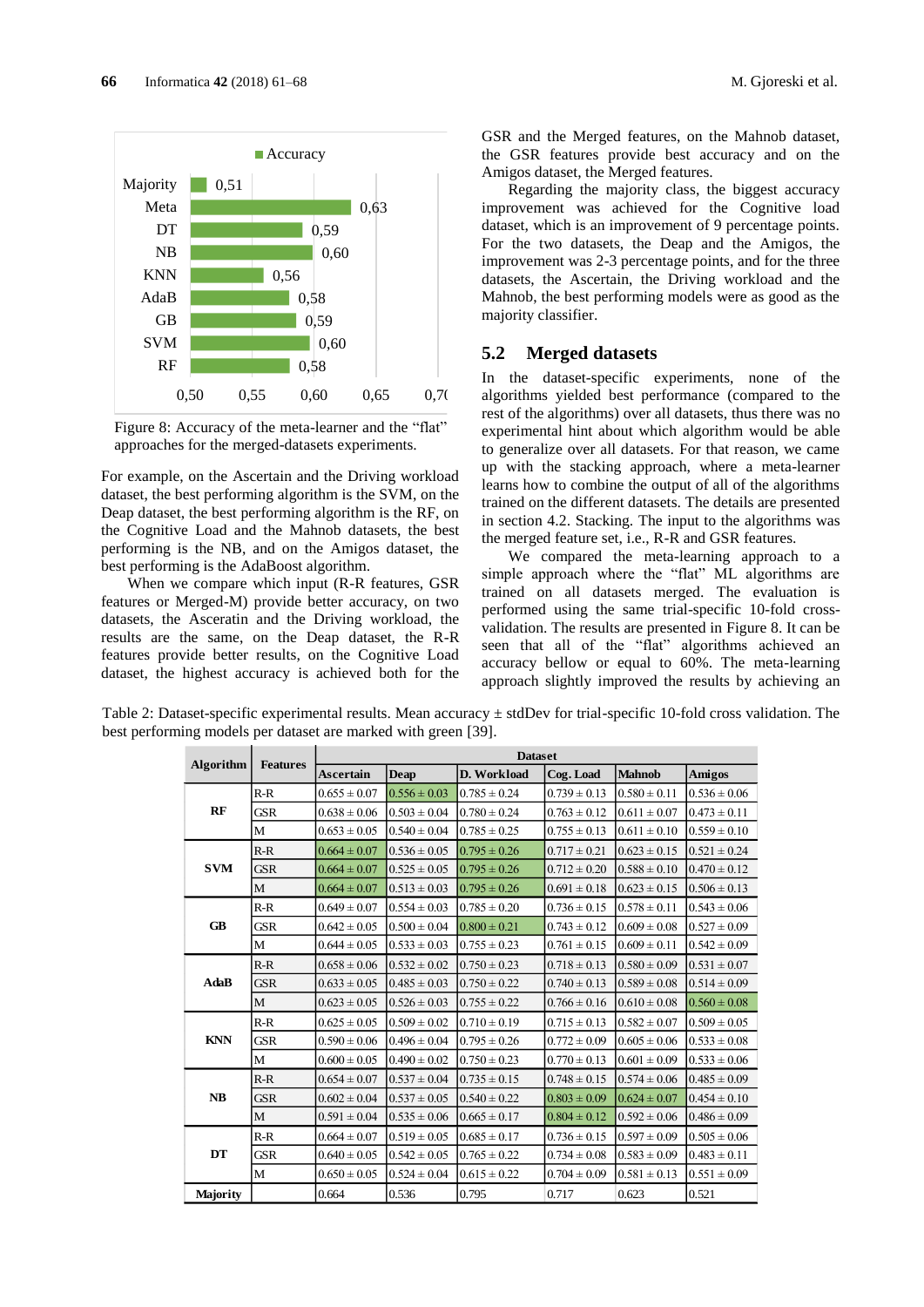accuracy of 63%.

# **6 Conclusion and discussion**

We presented an inter-domain study for arousal recognition on six different datasets, recorded with twelve different hardware sensors. We experimented with dataset-specific models, general models built on the overall (merged) data and general models build using the novel stacking scheme. For the dataset-specific models, we compared the results of seven different ML algorithms, using three different feature inputs (R-R, GSR or Merged – M features). For the models built on the overall (merged) data, we compared the results of the novel stacking scheme and "flat" ML models. The results on the dataset-specific setup showed that, out of the seven ML algorithms tested, none yields the best performance on all datasets. In addition to that, a clear conclusion cannot be made whether the R-R, GSR or the Merged features yield the best results – this is domain (dataset) dependent.

On the merged-datasets experiments, the novel stacking scheme slightly outperformed the "flat" models. This was expected since the stacking scheme utilizes seven different ML models built on the six different datasets, thus 42 different models (views).

However, the experimental results show that there is room for improvement regarding the accuracy achieved in both types of experiments. In the future, we plan to investigate more advanced techniques such as deep neural networks and transfer learning, which might be able to learn more accurate models that will be able to generalize across different domains. Finally, once we find the best performing scenario, we will generalize the method for arousal recognition to a method for valence recognition and method for discrete emotion recognition.

# **7 References**

- <span id="page-6-0"></span>[1] W. Wundt. Outlines of psychology (C. H. Judd, Trans.). Oxford, UK: Engelman, 1897.
- <span id="page-6-1"></span>[2] R. Picard. Affective Computing. Cambridge, MA: MIT Press, 1997.
- <span id="page-6-2"></span>[3] Depression cost: <http://ec.europa.eu/health/sites/> health/files/mental\_health/docs/matrix\_economic\_an alysis\_mh\_promotion\_en.pdf, [Accessed 27.03.2017].
- <span id="page-6-4"></span>[4] S. Marsella, J. Gratch. Computationally modeling human emotion. Commun. ACM 57, 12 (November 2014), pp. 56-67. 2014.
- <span id="page-6-3"></span>[5] J. A. Russell. A circumplex model of affect. Journal of Personality and Social Psychology, 1980.
- <span id="page-6-5"></span>[6] R. Subramanian, J. Wache, M. Abadi, R. Vieriu, S. Winkler, N Sebe. ASCERTAIN: Emotion and Personality Recognition using Commercial Sensors. IEEE Transactions on Affective Computing. 2016.
- <span id="page-6-6"></span>[7] S. Koelstra, C. Muehl, M. Soleymani, J.-S. Lee, A. Yazdani, T. Ebrahimi, T. Pun, A. Nijholt, I. Patras. DEAP: A Database for Emotion Analysis using Physiological Signals (PDF). IEEE Transaction on Affective Computing, 2012.
- <span id="page-6-7"></span>[8] M.K. Abadi, R. Subramanian, S. M. Kia, P. Avesani, I. Patras. Nicu Sebe. DECAF: MEG-Based Multimodal Database for Decoding Affective Physiological Responses. IEEE Transactions on Affective Computing, 2015.
- <span id="page-6-20"></span>[9] N.R. Lomb. Least-squares frequency analysis of unequally spaced data. Astrophysics and Space Science, vol 39, pp. 447-462, 1976
- <span id="page-6-8"></span>[10]Z. Zeng, M. Pantic, G.I. Roisman, T.S. Huang.A survey of affect recognition methods: audio, visual, and spontaneous expressions. Transactions on Pattern Analysis and Machine Intelligence, 2009.
- <span id="page-6-9"></span>[11]I. Abdic, L. Fridman, D. McDuff, E. Marchi, B. Reimer, Schuller, B. Driver Frustration Detection From Audio and Video. Proceedings of the International Joint Conference on Artificial Intelligence (IJCAI'16), 2016.
- <span id="page-6-10"></span>[12]S. Jerritta, M. Murugappan, R, Nagarajan, K. Khairunizam. Physiological Signals Based Human Emotion Recognition: A Review. International Colloquium on Signal Processing and its Applications. 2011.
- <span id="page-6-11"></span>[13]M. Garbarino, M. Lai, D. Bender, R. W. Picard, S. Tognett. Empatica E3 - A wearable wireless multisensor device for real-time computerized biofeedback and data acquisition. 4th International Conference on Wireless Mobile Communication and Healthcare, pp. 3-6, 2014.
- <span id="page-6-12"></span>[14]Microsoft band. [https://www.microsoft.com/](https://www.microsoft.com/%20microsoft-band/en-us)  [microsoft-band/en-us](https://www.microsoft.com/%20microsoft-band/en-us)
- <span id="page-6-13"></span>[15]D. Iacovielloa, A. Petraccab, M. Spezialettib, G. Placidib. A real-time classification algorithm for EEG-based BCI driven by self-induced emotions. Computer Methods and Programs in Biomedicine, 2015.
- <span id="page-6-14"></span>[16]M. Khezria, M.Firoozabadib, A. R. Sharafata. Reliable emotion recognition system based on dynamic adaptive fusion of forehead biopotentials and physiological signals.
- <span id="page-6-15"></span>[17]R. M. Mehmooda, H. J. Leea. A novel feature extraction method based on late positive potential for emotion recognition in human brain signal patterns. Computers & Electrical Engineering, 2016.
- <span id="page-6-16"></span>[18]A. Mikuckas, I. Mikuckiene, A. Venckauskas, E. Kazanavicius2, R. Lukas2, I. Plauska. Emotion Recognition in Human Computer Interaction Systems. Elektronika Ir Elektrotechnika, Reserarch Journal, Kaunas University of Technology, 2014.
- <span id="page-6-18"></span>[19]G. K. Verma, U. S. Tiwary. Multimodal fusion framework: A multiresolution approach for emotion classification and recognition from physiological signals. NeuroImage, 2014.
- <span id="page-6-17"></span>[20]Z. Yin, M. Zhao, Y. Wang, J. Yang, J Zhang. Recognition of emotions using multimodal physiological signals and an ensemble deep learning model. Computer Methods and Programs in Biomedicine, pp. 93-110, 2017.
- <span id="page-6-19"></span>[21] L. I. Kuncheva, T. Christy, I. Pierce, Sa'ad P. Mansoor. Multi-modal Biometric Emotion Recognition Using Classifier Ensembles.